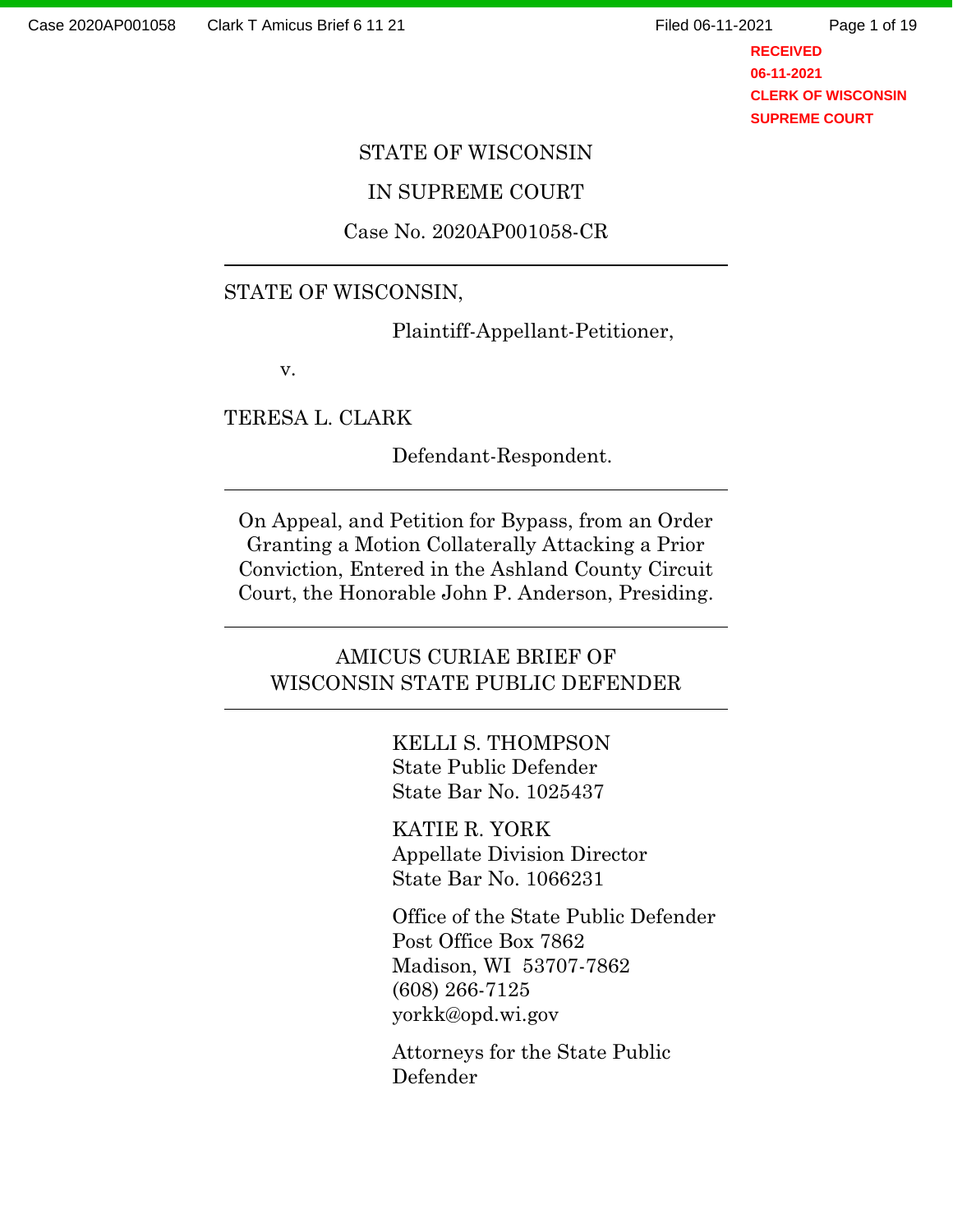## TABLE OF CONTENTS

|                                                                                                                                                                                                                            | Page |  |  |
|----------------------------------------------------------------------------------------------------------------------------------------------------------------------------------------------------------------------------|------|--|--|
|                                                                                                                                                                                                                            |      |  |  |
| <i>Baker</i> appropriately protected the right<br>to counsel when it established a burden-<br>shifting procedure for collateral attacks<br>of prior convictions, even with no<br>transcript, and that procedure should not |      |  |  |
| $\mathbf{A}$ .<br>Collateral attacks are limited to                                                                                                                                                                        |      |  |  |
| <b>B.</b><br>A collateral attack is not the same<br>as a plea withdrawal claim, and<br>thus, the rule in <i>Baker</i> , rather than                                                                                        |      |  |  |
| $\mathcal{C}$ .<br>The state has the opportunity to<br>meet its burden by questioning the<br>defendant or presenting other                                                                                                 |      |  |  |
|                                                                                                                                                                                                                            |      |  |  |
| <b>CASES CITED</b>                                                                                                                                                                                                         |      |  |  |
| Carpenter v. Cnty. of Dane,                                                                                                                                                                                                |      |  |  |

| $\sum_{i=1}^{n} a_i$<br>$9 \text{ Wis. } 249 \text{ (1859)} \dots$ |  |
|--------------------------------------------------------------------|--|
| Custis v. United States,                                           |  |
|                                                                    |  |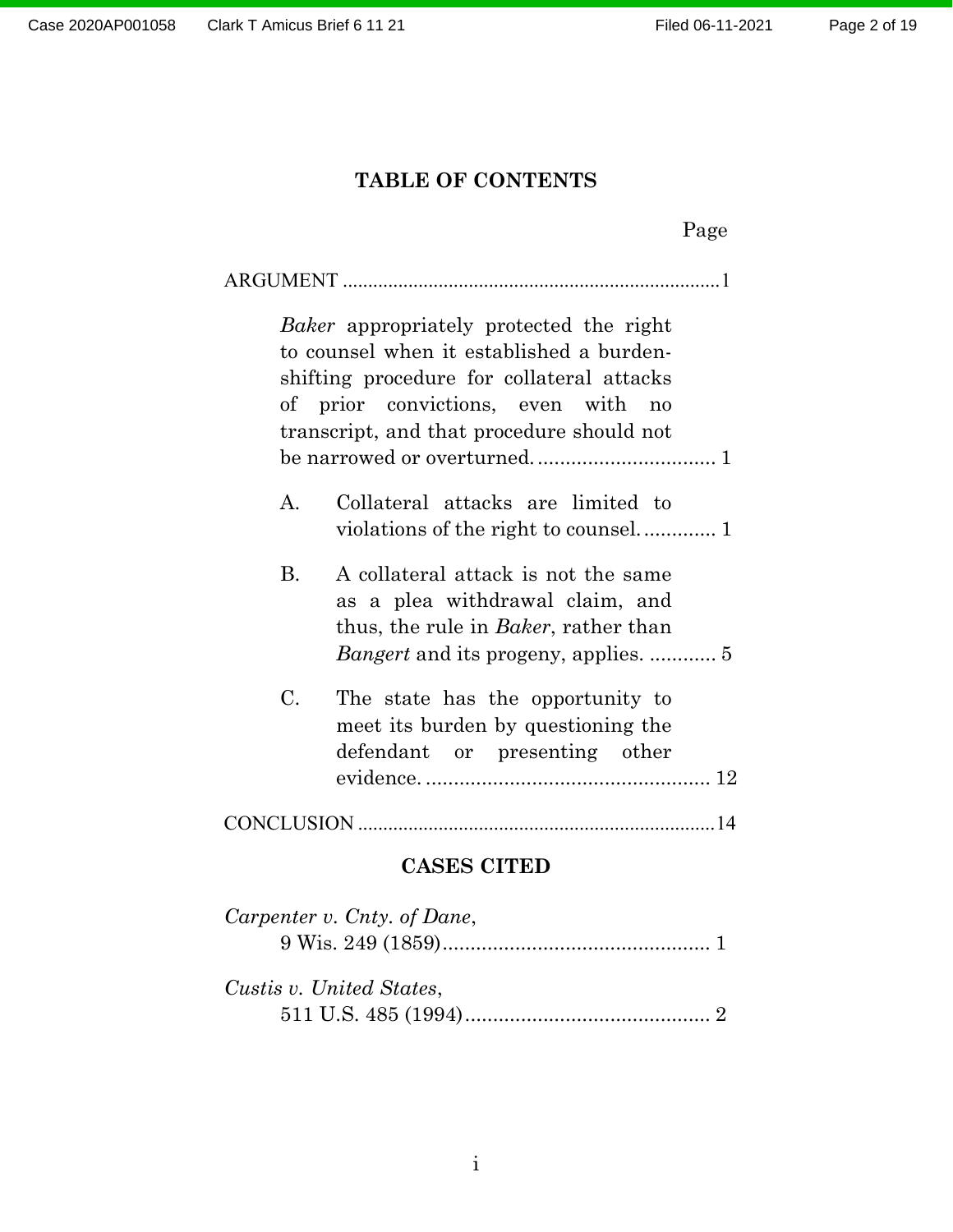| Gideon v. Wainwright,         |
|-------------------------------|
|                               |
|                               |
| Lafler v. Cooper,             |
|                               |
| Parke v. Raley,               |
|                               |
|                               |
| State v. Baker,               |
| 169 Wis. 2d 49,               |
|                               |
| State v. Bangert,             |
| 131 Wis. 2d 246,              |
|                               |
|                               |
| State v. Bohlinger,           |
| 2013 WI App, 326 Wis. 2d 549, |
|                               |
|                               |
| State v. Ernst,               |
| 2005 WI 107, 283 Wis. 2d 300, |
|                               |
| State v. Hahn,                |
| 2000 WI 118, 238 Wis. 2d 889, |
|                               |
|                               |
| State v. Hampton,             |
| 2004 WI 107, 274 Wis. 2d 379, |
|                               |
|                               |
| State v. Klessig,             |
| 211 Wis. 2d 194,              |
|                               |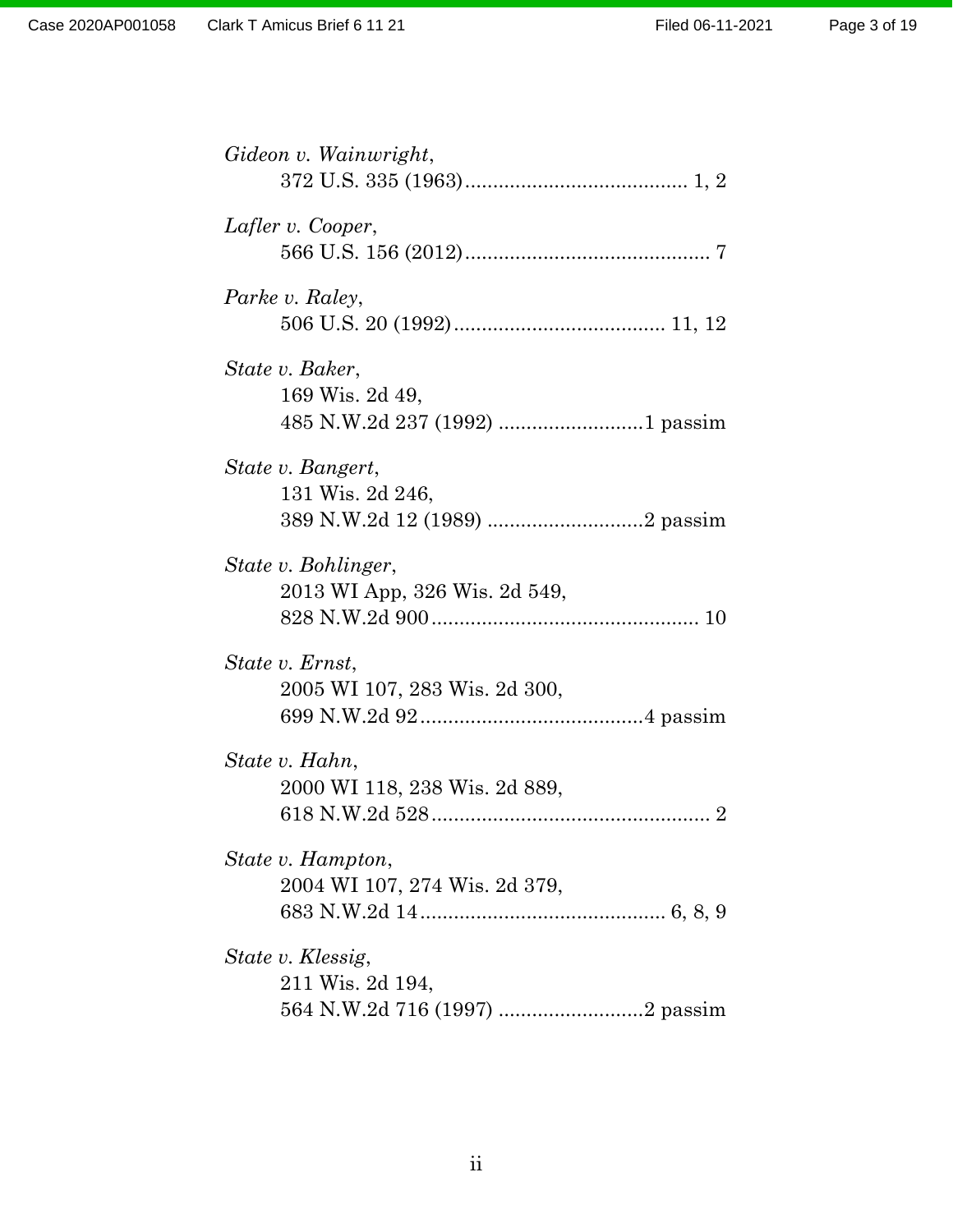| State v. Negrete,          |  |
|----------------------------|--|
| 2012 WI 92, 343 Wis. 2d 1, |  |
|                            |  |

## STATUTES CITED

# Wisconsin Statutes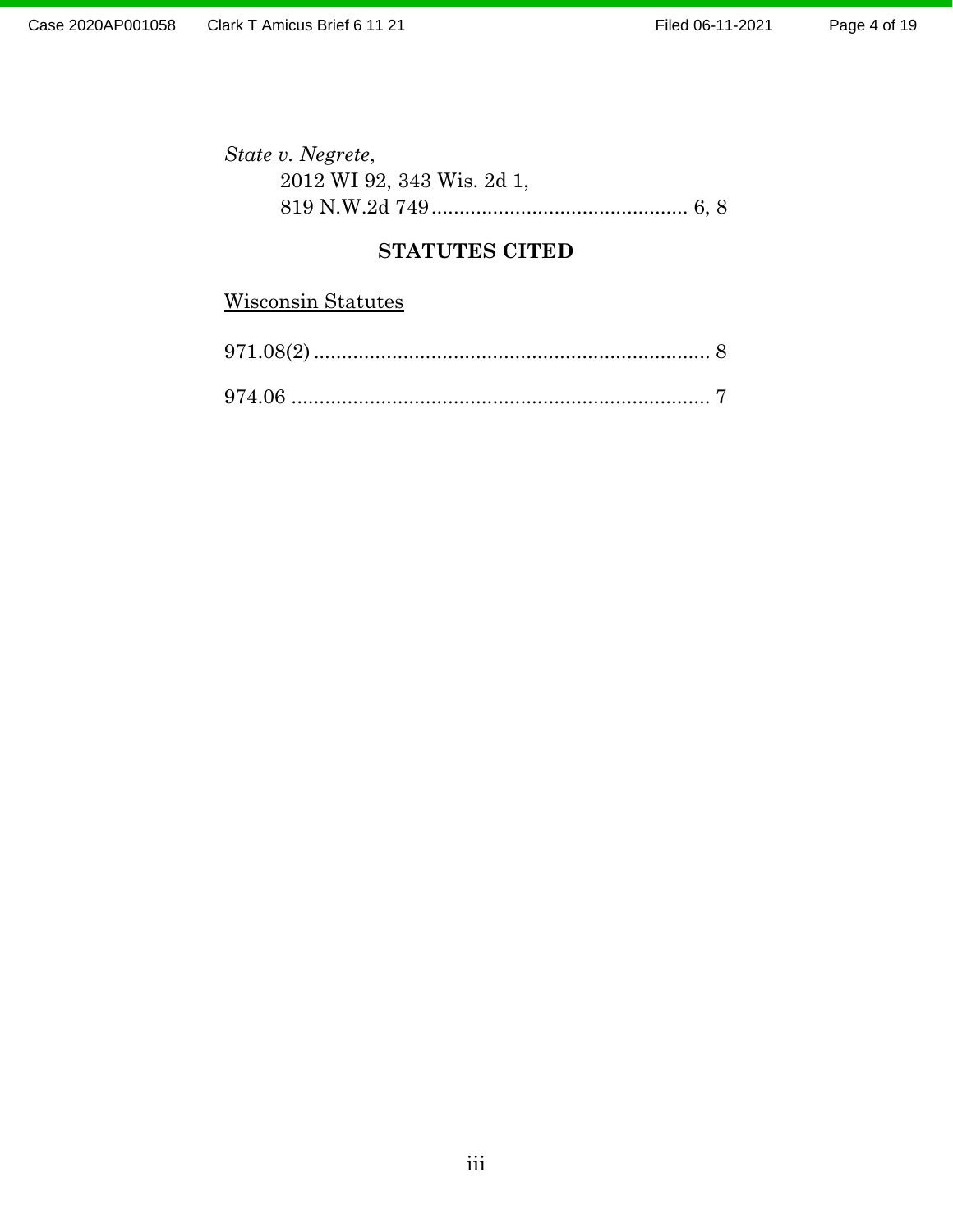## ARGUMENT

Baker appropriately protected the right to counsel when it established a burdenshifting procedure for collateral attacks of prior convictions, even with no transcript, and that procedure should not be narrowed or overturned.

The State Public Defender requested leave to file a non-party brief to address the state's request for this Court to narrowly interpret State v. Baker, 169 Wis. 2d 49, 76-78, 485 N.W.2d 237 (1992), or overrule the Baker burden-shifting procedure for collateral attacks when there is no transcript due to ordinary retention rules. This brief addresses the importance of the right to counsel, which is why it has unique treatment in the collateral attack context, and requests that the procedure set forth in Baker continue.

> A. Collateral attacks are limited to violations of the right to counsel.

Wisconsin has a long-standing tradition of protecting the right to counsel. Sixty-four years before Gideon v. Wainwright, 372 U.S. 335 (1963), this Court held all people accused of a crime had the right to counsel. Carpenter v. Cnty. of Dane, 9 Wis. 249, 274, 278 (1859). "The right to the assistance of counsel is necessary to ensure that a criminal defendant receives a fair trial, that all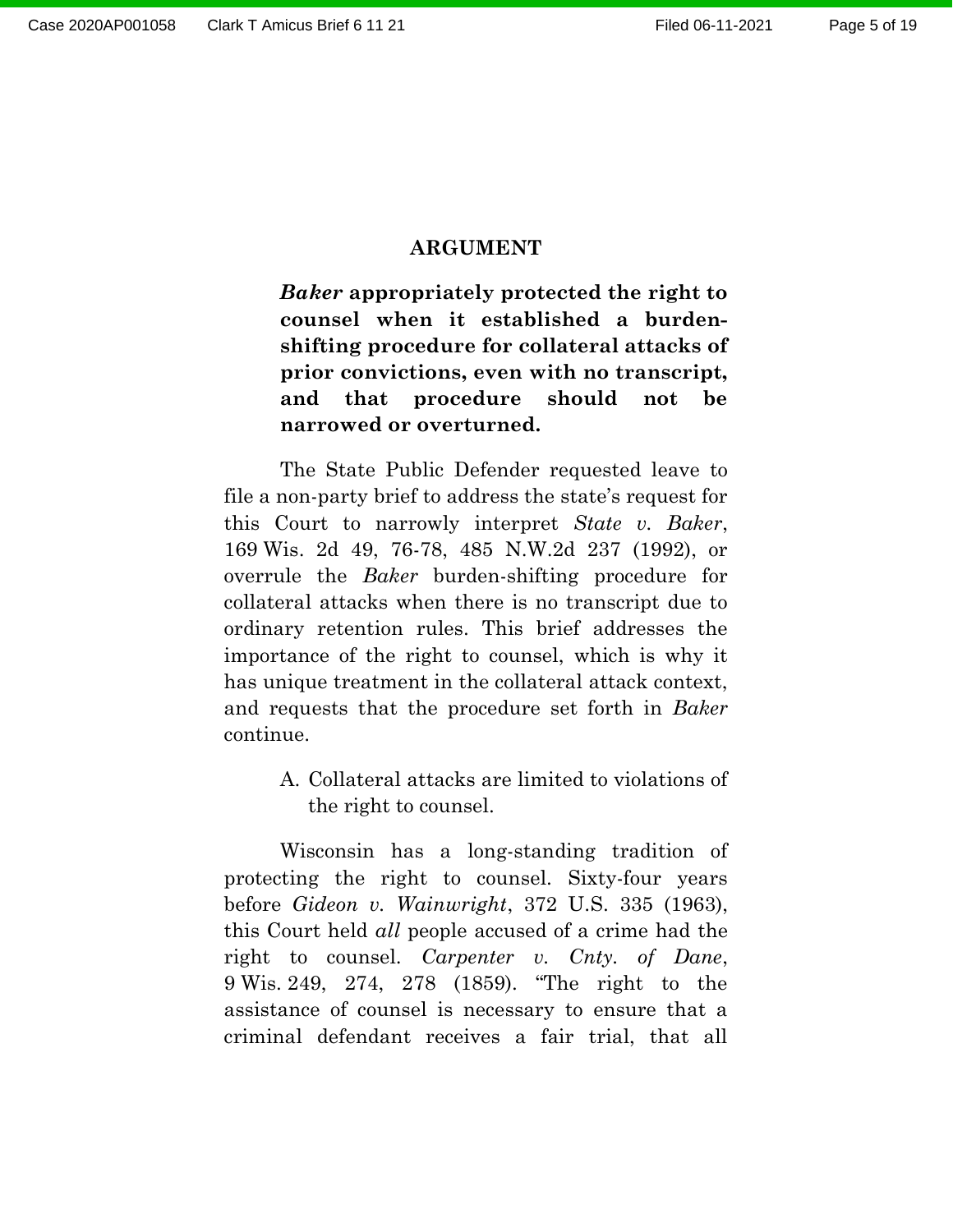$\overline{a}$ 

defendants stand equal before the law, and ultimately that justice is served." State v. Klessig, 211 Wis. 2d 194, 564 N.W.2d 716 (1997) (citation omitted).

A denial of the right to counsel is a "unique constitutional defect" that is inherently prejudicial and use of such a tainted prior conviction for sentence enhancement "would undermine the principle of Gideon." Custis v. United States, 511 U.S. 485, 495- 496 (1994). Because of this, a violation of the right to counsel is the only constitutional right that can be used to collaterally attack a prior conviction. State v. Hahn, 2000 WI 118, ¶¶17, 28, 238 Wis. 2d 889, 618 N.W.2d 528. Therefore, violations of the right to counsel in the collateral attack context are afforded greater protection than the other constitutional rights at issue with  $Bangert^1$  plea withdrawal claims.

There is a historical basis for this unique treatment "perhaps because of our oft-stated view that '[t]he right to be heard would be, in many cases, of little avail if it did not comprehend the right to be heard by counsel.'" Custis, 511 U.S. at 495 (citation omitted). The assistance of counsel is the foundation upon which all other rights afforded an accused are built.

In Baker, this Court established the procedure for collaterally attacking a prior conviction based upon a violation of the right to counsel. Baker,

2

 $1$  State v. Bangert, 131 Wis. 2d 246, 389 N.W.2d 12 (1989).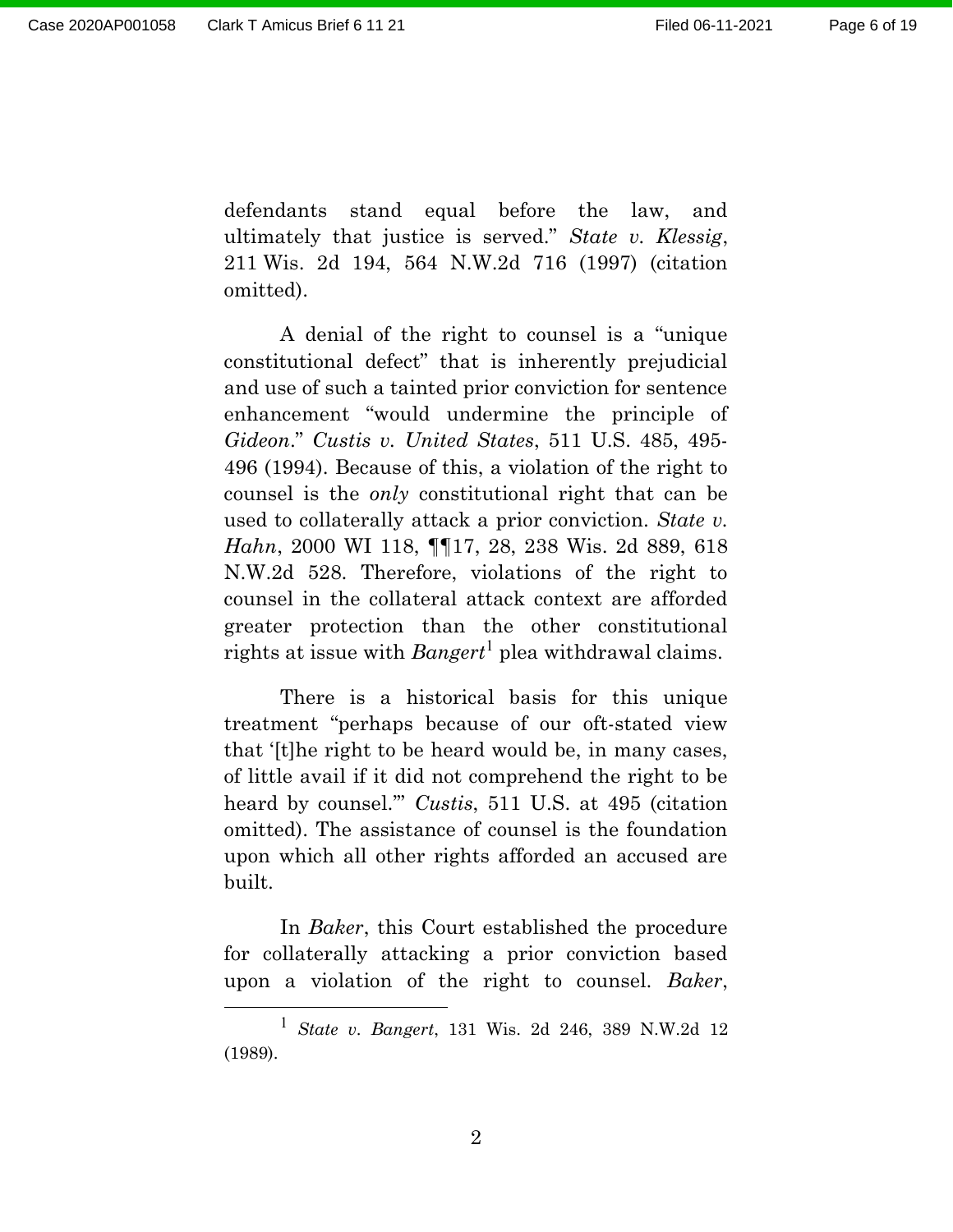169 Wis. 2d at 76-78. In doing so, it weighed two presumptions: the presumption of regularity and the "presumption against waiver of counsel." Id. at 76 (citation omitted).

To overcome the apparent conflict in presumptions, this Court established a burdenshifting procedure:

> Because the defendant must overcome the presumption of regularity attached to the prior conviction, the defendant bears the initial burden of coming forward with evidence to make prima facie showing of a constitutional deprivation in the prior proceeding. If the defendant makes a prima facie showing of a violation of the right to counsel, the state must overcome the presumption against waiver of counsel and prove that the defendant knowingly, voluntarily, and intelligently waived the right to counsel in the prior proceeding.

Id. (emphasis added).

Baker assigns the defense the initial burden to show there was a violation of the right to counsel before the burden shifts to the state. A transcript is not required to meet the initial burden. In fact, there was no transcript in Baker and this Court rejected the circuit court's conclusion that Baker's burden was "to show from the record that his right to counsel was violated." Id. (emphasis in original). Instead, it focused on whether the defense made a prima facie showing, which can be accomplished in different ways and will be fact-specific.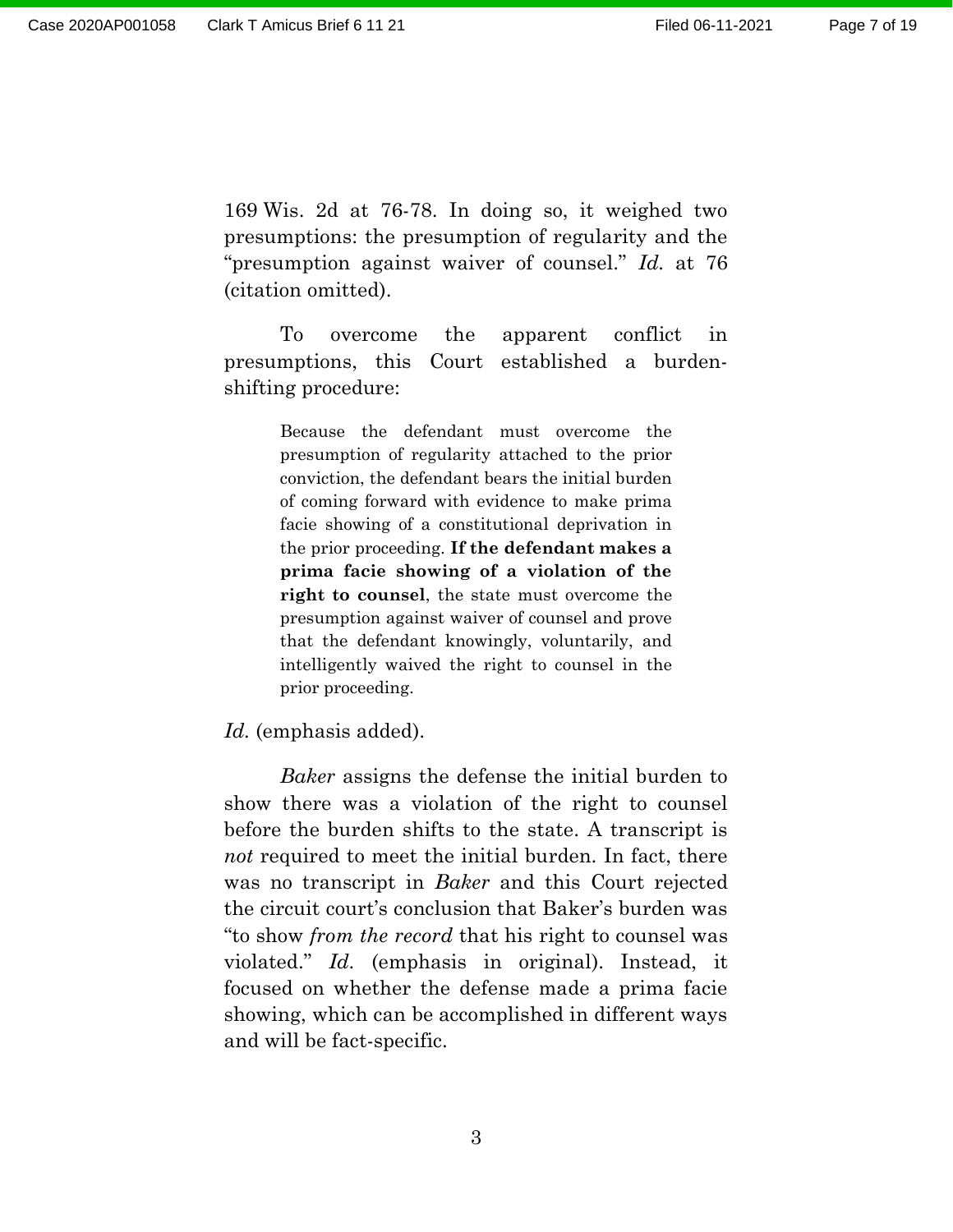Page 8 of 19

Baker relied on two affidavits presented by the defense in evaluating whether the burden should shift to the state. One affidavit was from counsel asserting they tried to ascertain the records and in the second affidavit Baker asserted "he at no time waived his right to counsel." Id. Baker met his burden with the affidavits and the burden shifted to the state. Id. at 77-78. Although Baker noted the transcript was lost, it did not include that fact in its analysis of whether the defense met its burden. Id. at 77-78.

In Klessig, this Court clarified what should be included in a waiver of counsel colloquy. It held the circuit court must conduct a colloquy designed to ensure the defendant: "(1) made a deliberate choice to proceed without counsel, (2) was aware of the difficulties and disadvantages of self-representation, (3) was aware of the seriousness of the charge or charges against him, and (4) was aware of the general range of penalties that could have been imposed on him." Klessig, 211 Wis. 2d 194, ¶14. When there is an inadequate colloquy and there is a motion for new trial or other postconviction relief, the court holds a hearing to determine whether there was a knowing waiver. Id. at  $\P$ 15. The burden-shifting procedure used for guilty pleas is used in this context. Id. 16. The burden shift "will satisfy the State's burden of overcoming the presumption of nonwaiver." *Id.* 

In *Ernst*, this Court concluded a defective Klessig colloquy can form the basis of a collateral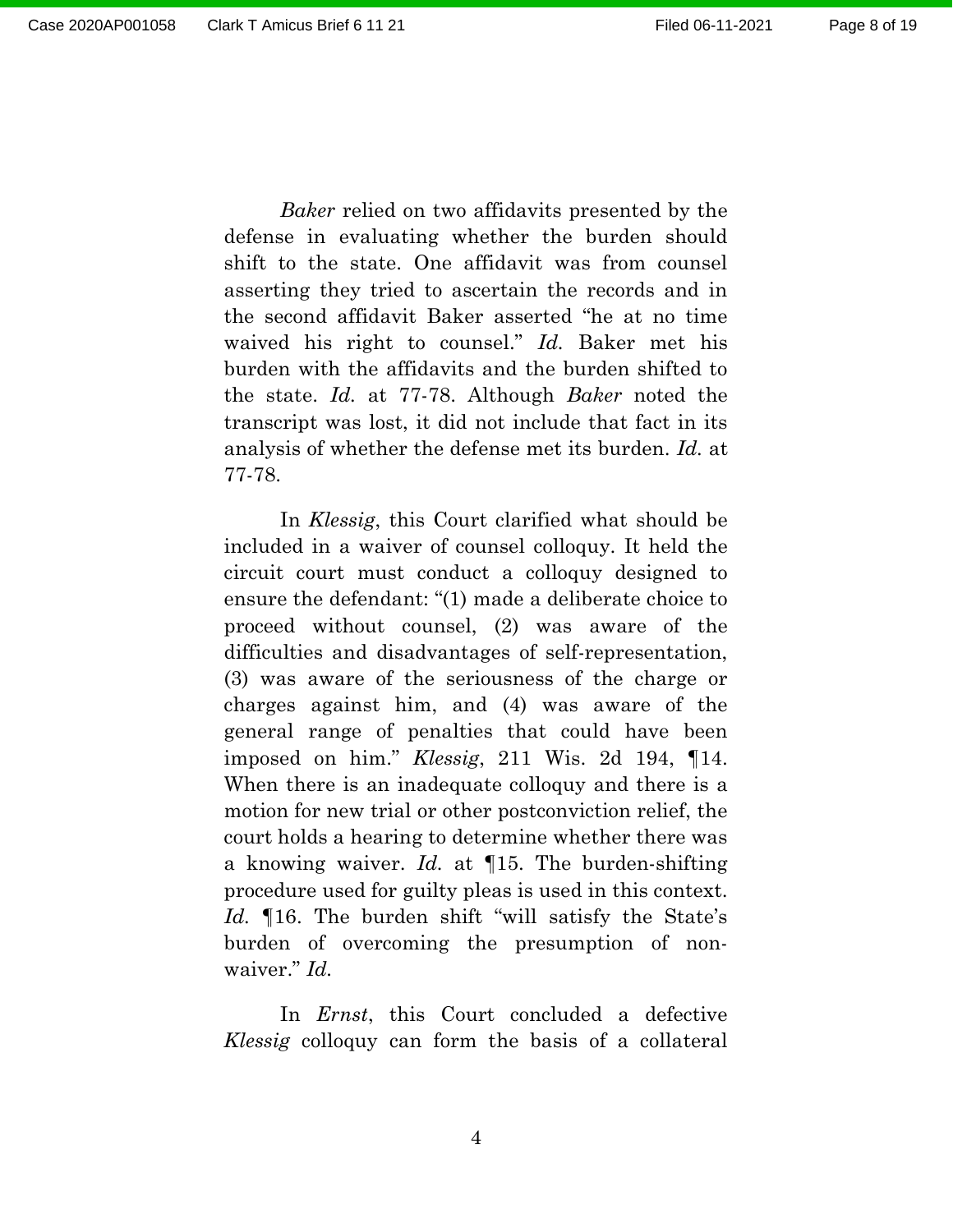attack if the defendant makes a prima facie showing that there was not a knowing waiver of counsel. State v. Ernst, 2005 WI 107, ¶2, 283 Wis. 2d 300, 699 N.W.2d 92. The defense must do more than "allege that 'the plea colloquy was defective' or the 'court failed to conform to its mandatory duties during he plea colloquy' to satisfy the standard for collateral attacks." Id. at ¶25. The defendant must point to facts that demonstrate he "did not know or understand the information that should have been provided." Id. (citation omitted). If there is a prima facie showing, the burden shifts to the state. Id.

Ernst did not meet his initial burden because he relied solely on the deficient colloquy in the transcript without otherwise alleging he did not understand what was required for a knowing waiver. Ernst stands for the proposition that a defective Klessig colloquy cannot, alone, be a justification for a collateral attack. It does not say the transcript of a defective colloquy is a prerequisite to the burdenshifting procedure delineated in Baker.

> B. A collateral attack is not the same as a plea withdrawal claim, and thus, the rule in Baker, rather than Bangert and its progeny, applies.

The state likens collateral attacks with plea withdrawal claims to justify a new rule requiring the defense to produce transcripts before the burden can shift to the state to prove a valid waiver of counsel. The state's comparison fails for a number of reasons.

5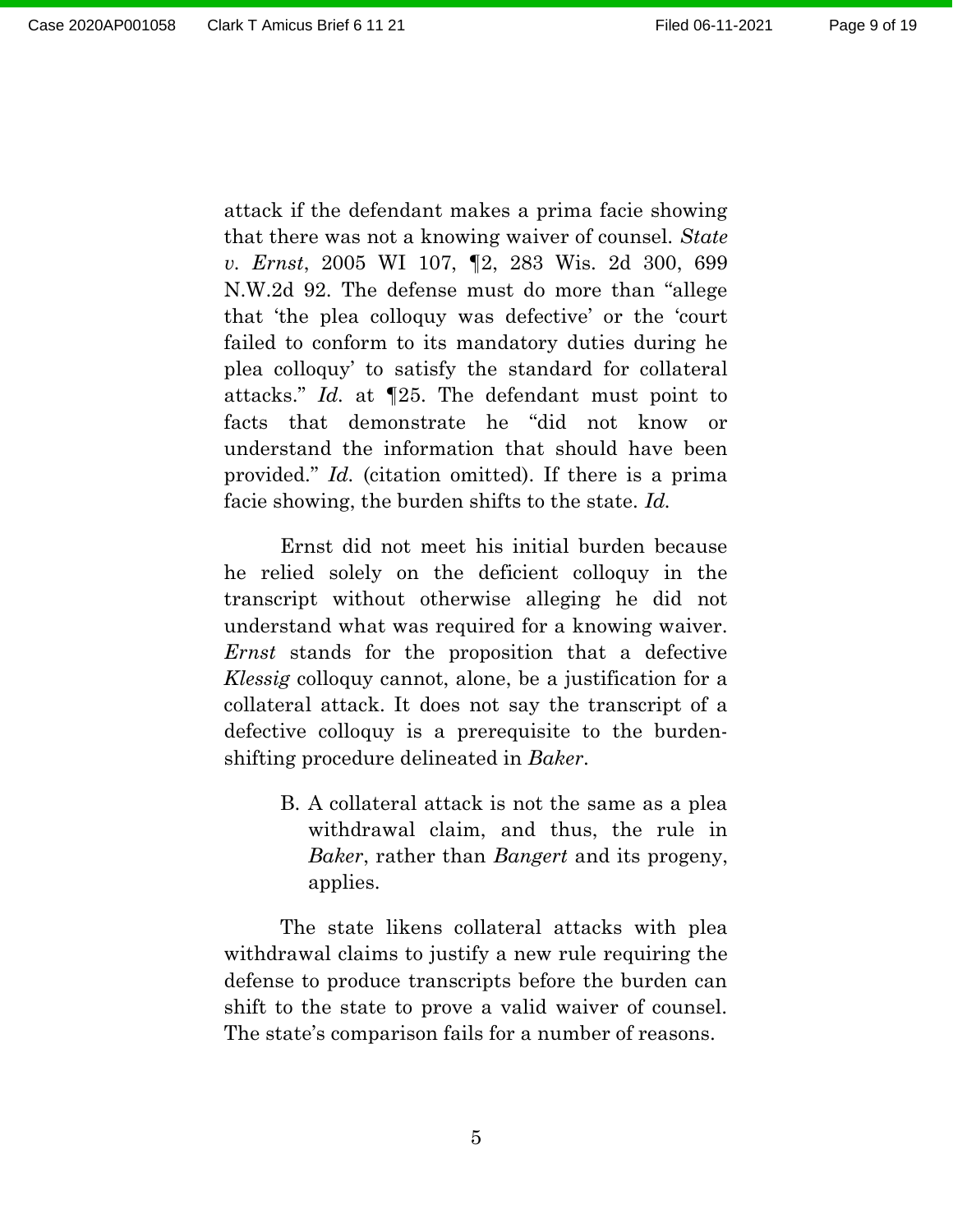As explained earlier, violations of the right to counsel are unique because the assistance of counsel is the foundation of fair proceedings. Without counsel, it is unlikely a person will know if motions can be filed, whether there is a good defense for trial, what investigation should take place, what mitigating factors could be presented at sentencing, and whether there should be an appeal (or preservation of the record), among many other factors. In other words, the negative impact of a pro se litigant's lack of understanding about the criminal justice system, and all its intricacies, will snowball without counsel. Therefore, it is not surprising that violations of the right to counsel have been singled out as the only justification in Wisconsin for collateral attacks.

Despite this, the state advocates for collateral attacks to be treated the same as plea withdrawal claims. The state cites State v. Hampton, 2004 WI 107, 274 Wis. 2d 379, 683 N.W.2d 14, and State v. Negrete, 2012 WI 92, 343 Wis. 2d 1, 819 N.W.2d 749, for the proposition that a transcript is a perquisite for the Bangert burden-shifting procedure, therefore a transcript (unless lost or unavailable due to an error from the state) is also a perquisite for Baker claims. The state is incorrect.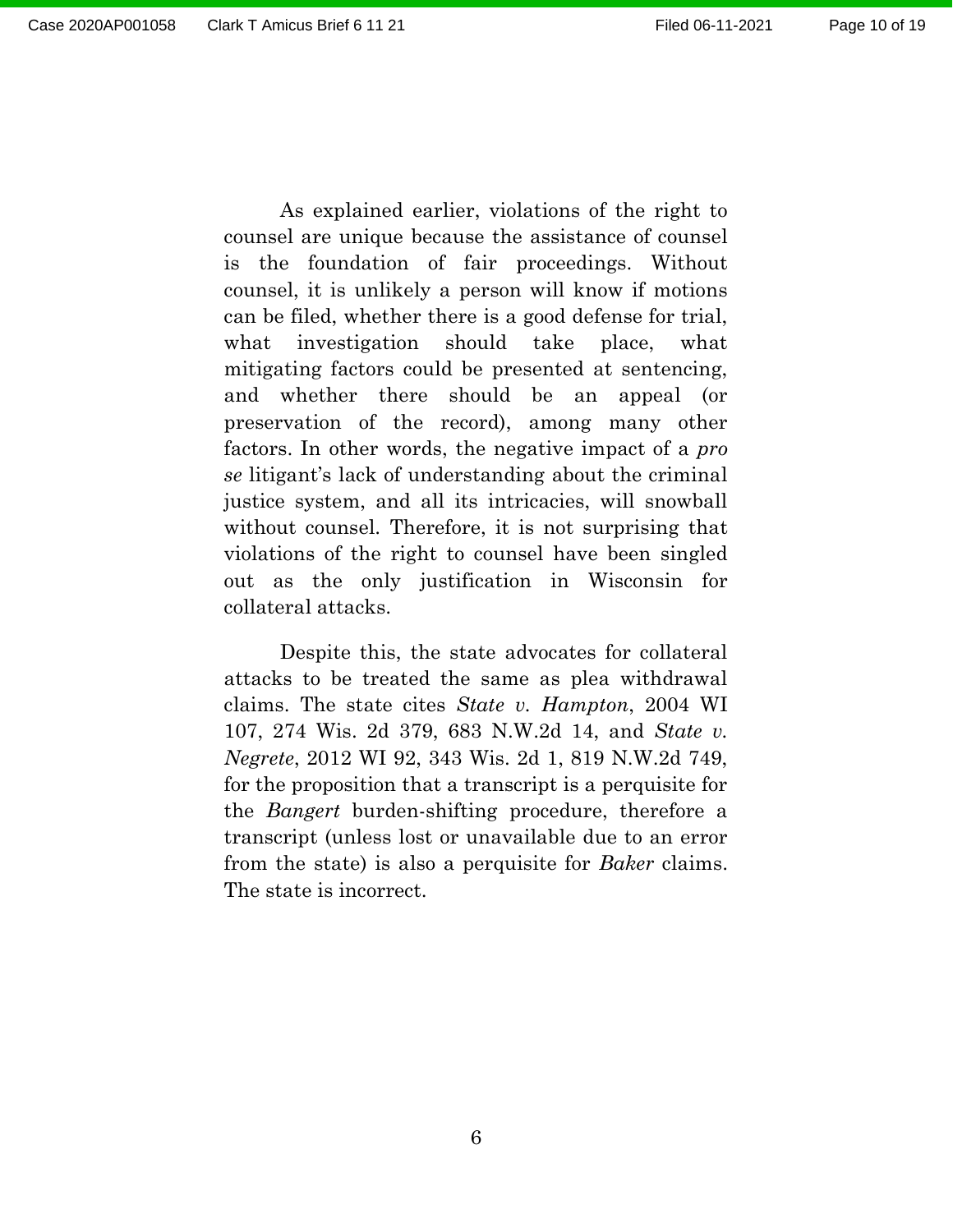$\overline{a}$ 

Baker did not rely on Bangert when explaining the burden-shifting procedure for collateral attacks premised on a violation of the right to counsel. Nor did it equate a collateral attack based on a violation of the right to counsel with plea withdrawal claims. See Baker, 169 Wis. 2d at 76-78.

Requiring a transcript in the Bangert context is logical. The same is not true for collateral attacks. First, the volume of potential plea withdrawal claims far exceed that of potential collateral attacks. The criminal justice system "is for the most part a system of pleas, not a system of trials." Lafler v. Cooper, 566 U.S. 156, 170 (2012). As such, the vast majority of criminal cases resolve with pleas, which means the vast majority of criminal cases are potentially vulnerable to plea withdrawal claims.

By contrast, collateral attacks are infrequent. Only a few crimes are subject to statutorily mandated enhanced sentencing based upon prior convictions. From that small category of cases, the person must have proceeded *pro se* for the prior conviction and must allege an unknowing waiver of counsel. The end result is a small number of claims.

Second, Bangert plea withdrawal claims are generally raised on direct appeal,<sup>2</sup> where there will

<sup>&</sup>lt;sup>2</sup> If a *Bangert* claim is raised outside the direct appeal, the defendant will face additional procedural hurdles. See Wis. Stat. § 974.06. And, although this Court addressed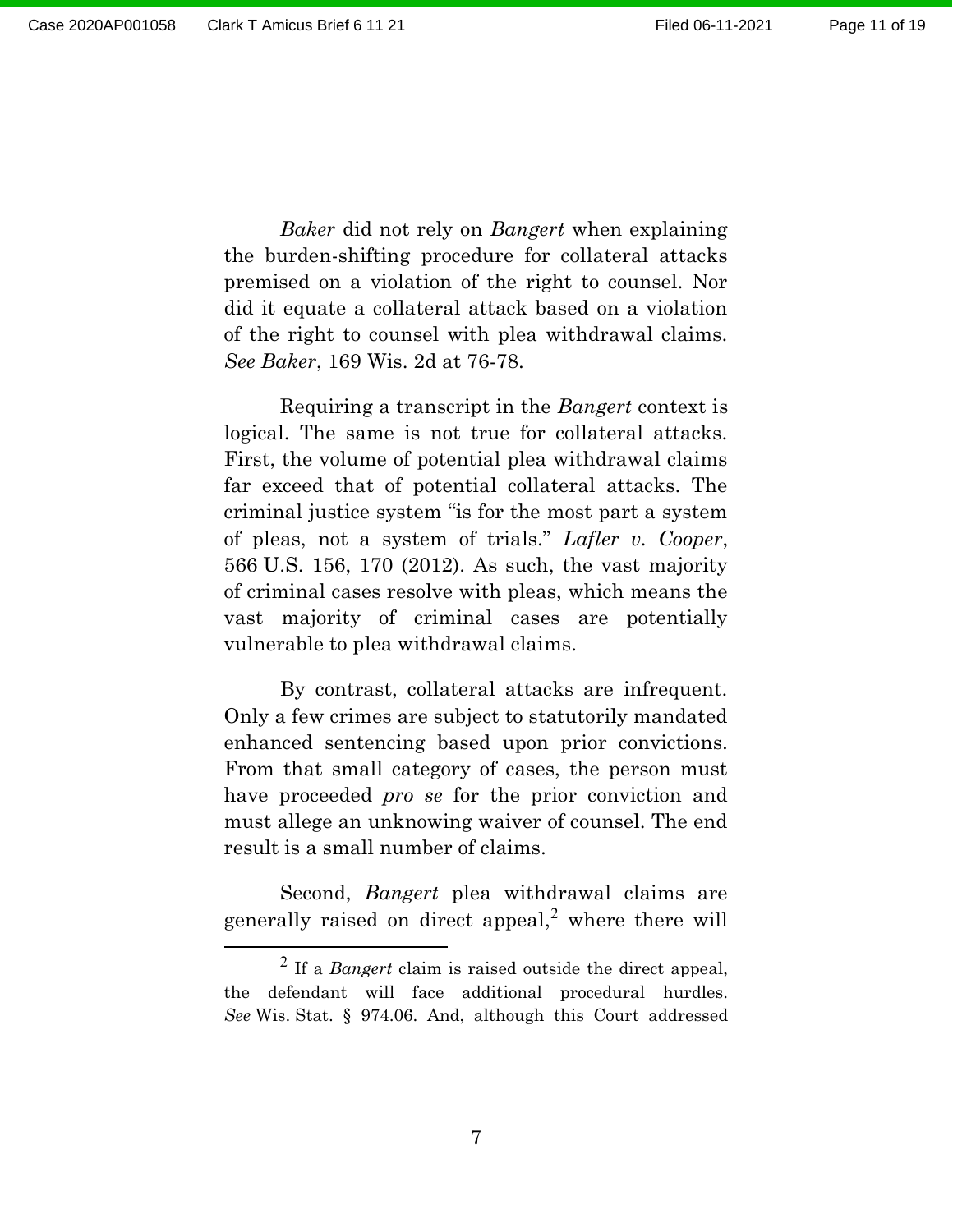be a transcript unless an error occurred. The same is not true for collateral attacks where the violation of the right to counsel is often not identified until years later when the person is represented by counsel on a subsequent case. As explained earlier, due to the foundational nature of the assistance of counsel, a direct appeal, and therefore preservation of the record, is unlikely when a person was not represented by counsel. Thus, the nature of collateral attacks, both in subject and discovery of the violation, make it likely a transcript would not be available.

Finally, unlike Baker claims which are premised on a single, unique, and foundational constitutional right - the right to counsel - Bangert claims can be premised on a defendant's failure to understand one of many rights, that do not invoke fundamental unfairness in the same way a violation of the right to counsel does.

The state also draws a distinction between "alleging" and "showing" there was not a valid waiver of counsel. It argues there is nothing in Ernst "suggesting that a defendant can make a prima facie showing and shift the burden by merely alleging, rather than showing, that the trial court failed to give her the required information." (State's Brief, 15). In making this argument, the state relies on the fact that Ernst cited Hampton in its discussion that more

Bangert in Negrete, the claim was raised under Wis. Stat. § 971.08(2), not Bangert. Negrete, 343 Wis. 2d 1, ¶5.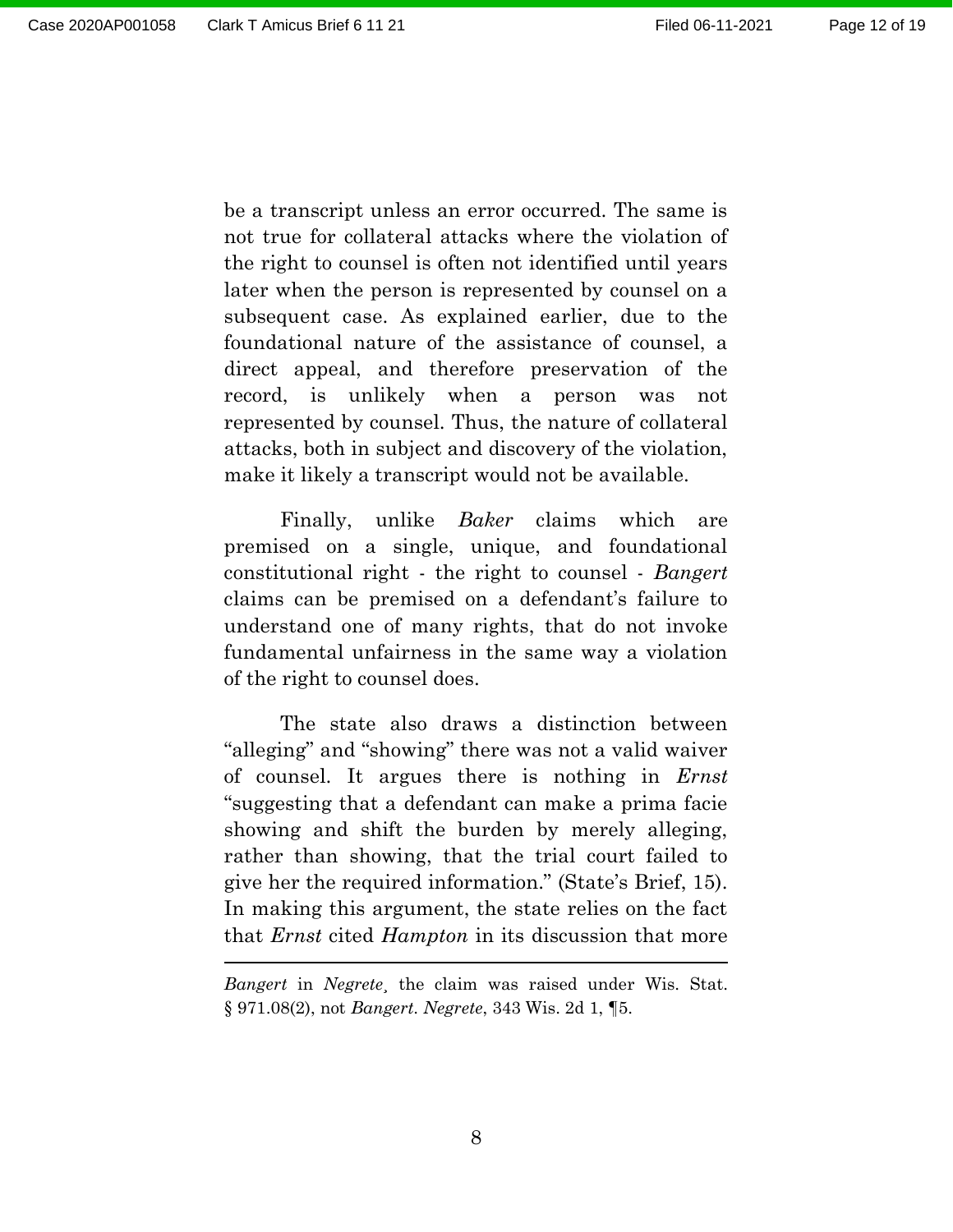than a defective plea colloquy must be alleged to shift the burden to the state.

It is true that like *Bangert* claims, collateral attacks based on a deficient Klessig colloquy require the defense to allege both: (1) a defect in the colloquy and (2) that the defendant did not otherwise understand the waiver of counsel. See Ernst, 283 Wis. 2d 300, ¶25 (citing Hampton, 274 Wis. 2d 379, ¶¶46, 57). The citation to Hampton in Ernst involves the second part of the rule, that the defendant did not otherwise understand the information omitted from the colloquy.

Ernst never drew the distinction suggested by the state. Thirteen years before Ernst, Baker concluded the defense can meet its initial burden, and then the burden shifts to the state, based upon an affidavit. Ernst did not overrule Baker. Ernst's claim failed because he simply relied on the defective colloquy in the transcript. Id. at ¶26. Ernst concludes, "[t]o make a prima facie showing a defendant is required to point to facts that demonstrate that he or she did not knowingly, intelligently, and voluntarily waive his or her right to counsel. An **affidavit** from the defendant setting forth such facts would be necessary, in order to establish a prima facie case." Id. at ¶33 (emphasis added).

In other words, *Ernst* concludes an affidavit can establish a prima facie showing. Although the affidavit needed in Ernst involved whether he understood the waiver of counsel despite a deficient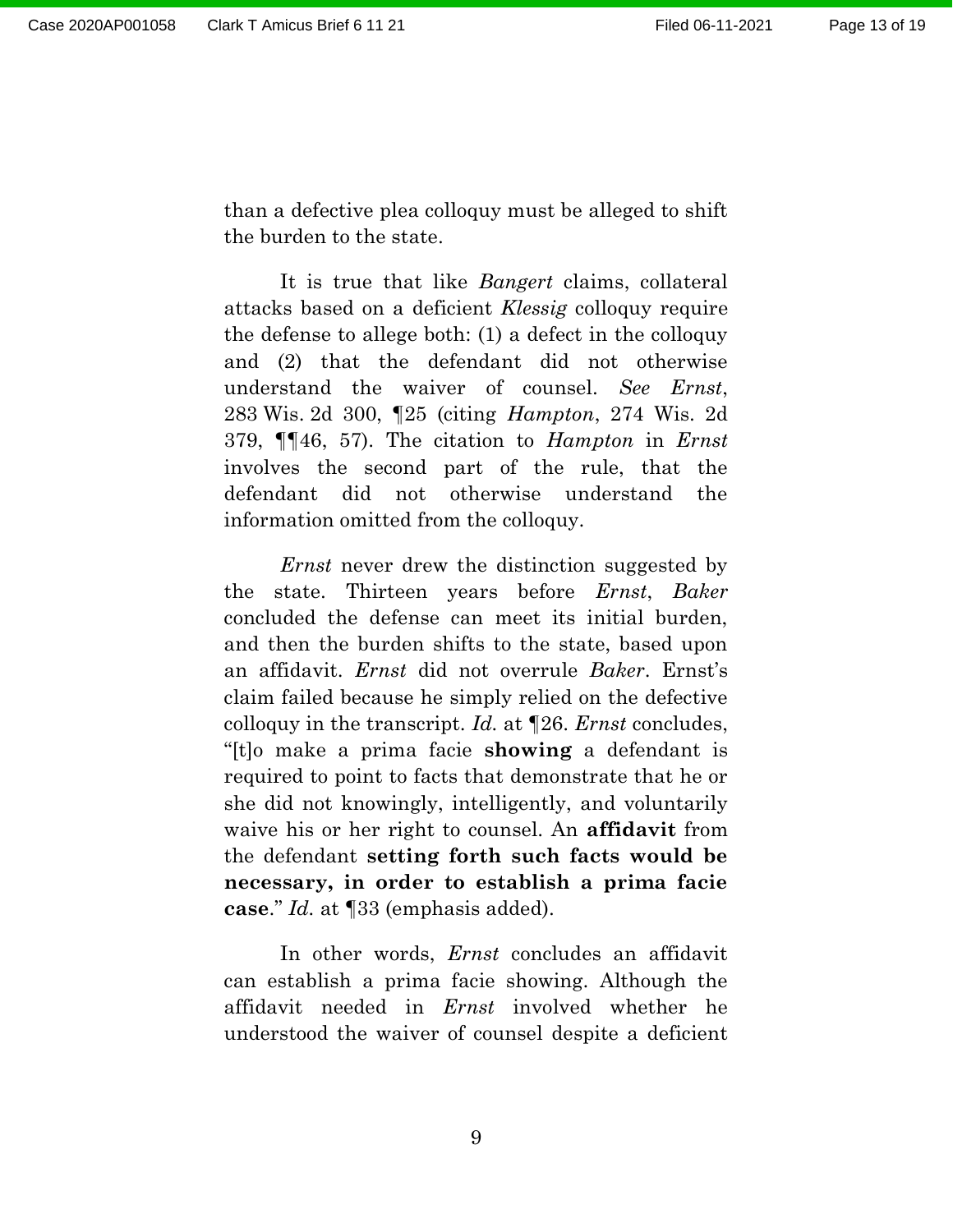colloquy, the Court still recognized an affidavit with sufficient allegations as a prima facie "showing."

The state also notes similarities between the Klessig and Bangert colloquies. However, the state fails to acknowledge the Baker burden-shifting procedure for collateral attacks was not based upon the Klessig colloquy. Baker predated Klessig. It focused on the actual violation of the right to counsel, a unique constitutional right. The fact that Klessig clarified the colloquy that should be used to ensure a valid waiver of counsel, and Ernst incorporated the Klessig colloquy into the Baker burden-shifting procedure, does not change the fact that the burdenshifting procedure established in Baker was not predicated on the need for a transcript. Simply because the defendant can meet its burden by alleging a deficient Klessig colloquy and that he did not otherwise understand, does not mean that is the only way for the defense to meet its burden. See State v. Bohlinger, 2013 WI App, ¶18, 326 Wis. 2d 549, 828 N.W.2d 900.

The state also differentiates between a lost transcript and a transcript unavailable due to retention rules. It suggests the latter is the defendant's fault but ignores the fact a pro se defendant, who did not knowingly waive counsel, would not understand the need for a direct appeal or preserving the record. The foundational issue – lack of counsel – permeates all subsequent consequences of conviction, including the lack of a transcript.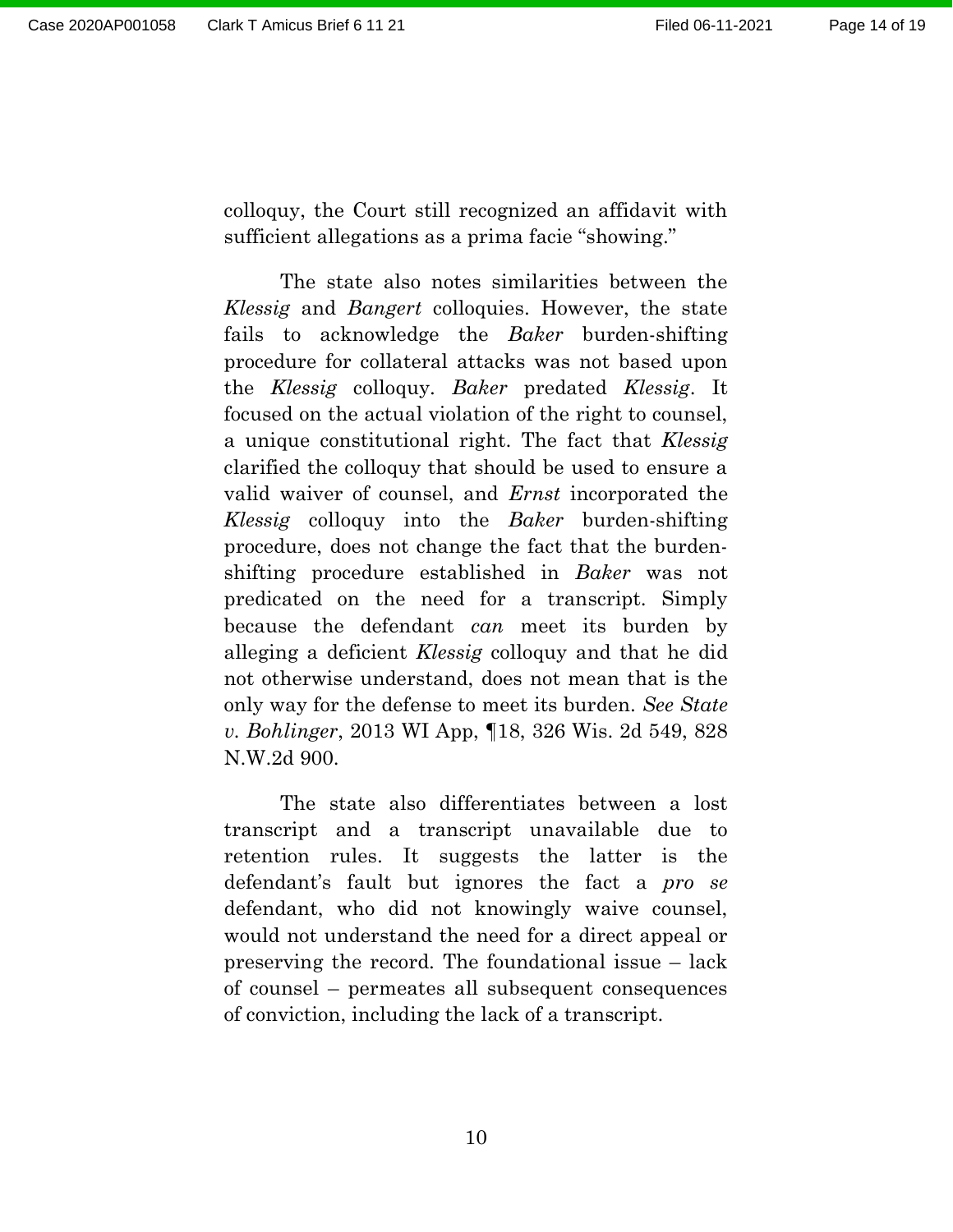The state argues that the reasoning in Baker is consistent with Parke v. Raley, 506 U.S. 20 (1992) which is true - but then misinterprets *Parke* as providing justification for either its narrow reading of Baker, or if this Court disagrees with its narrow interpretation, the state cites Parke as justification for its proposed change to the collateral attack procedure established in Baker.

The state's confusion stems from the following quote: "it defies logic to presume from the mere unavailability of a transcript (assuming no allegation that the unavailability is due to governmental misconduct) that the defendant was not advised of his rights." (State's Brief, 27); Parke, 506 U.S. at 30. It reads the quote without the appropriate context.

The issue in Parke involved whether due process required the government to carry the entire burden on a collateral attack when there was no transcript. Id. at 28. Meaning, the defense would not carry any burden when there was no transcript. Not even the burden of production to overcome the presumption of regularity, as is required in Wisconsin by Baker.

The procedure at issue in *Parke* involved: (1) the government proving a prior judgment, (2) then the presumption of regularity attached and the burden of production shifted to the defense to refute the presumption of regularity, and (3) if that burden was met the burden again shifted to the state. Id. at 24. The defense argued this violated due process

11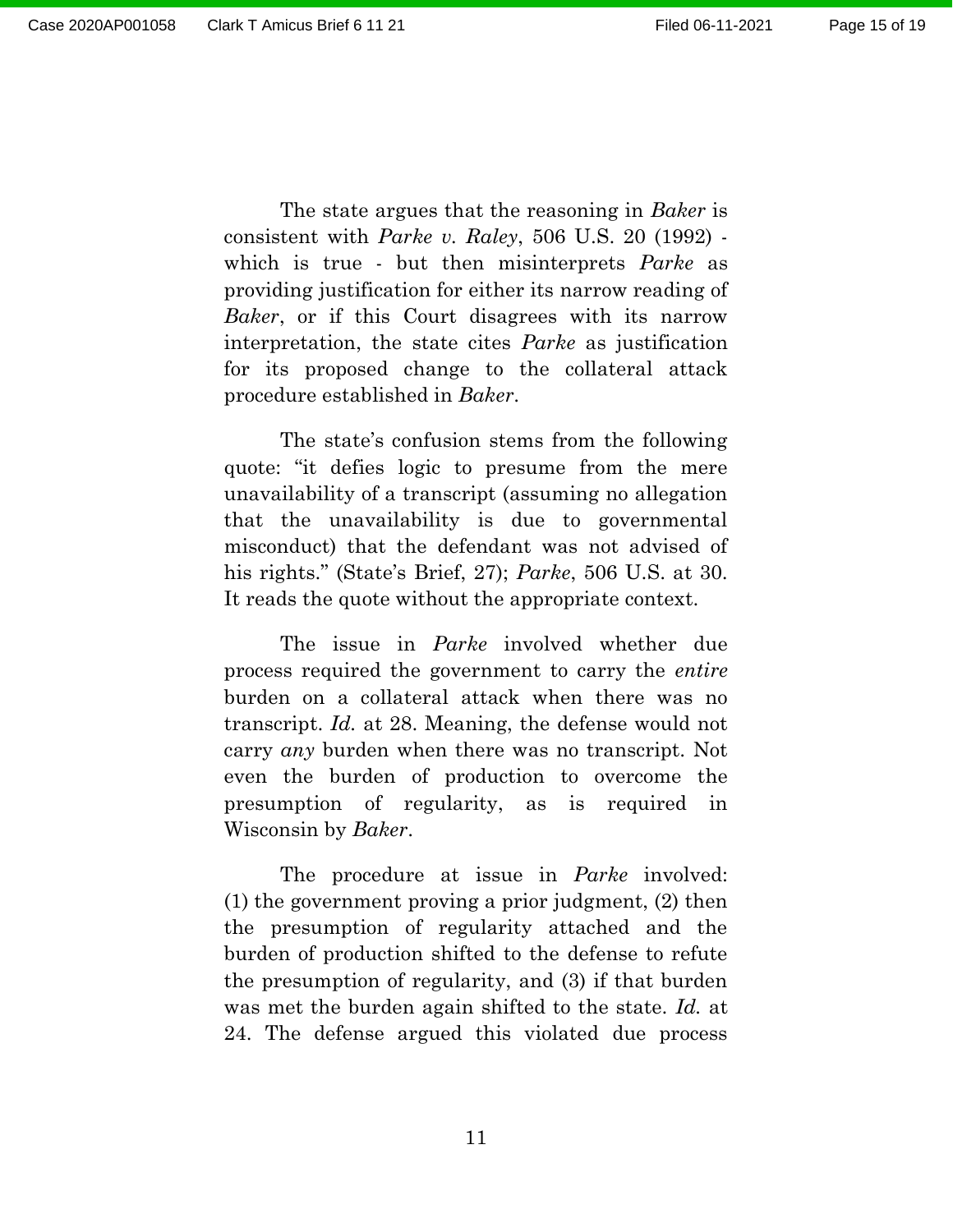because with no transcript waiver of rights cannot be presumed. Id. at 29. The Court disagreed. It held a state court is not prohibited "from presuming, at least initially, that a final judgment of conviction offered for purposes of sentence enhancement was validly obtained." Id. at 30 (emphasis added).

The procedure approved of in *Parke* is consistent with Baker, in that Baker requires the defense to meet a burden of production before the burden shifts to the state. The defense can meet its burden with a sufficiently alleged affidavit if there is no transcript. Parke does not hold that the burden cannot shift to the state when there is not a transcript, but the defense can otherwise meet its burden with an affidavit.

Notably, the defendant in Parke would not have been able to meet his burden of production in Wisconsin because: (1) the claim did not involve a violation of the right to counsel and (2) the defendant could not remember whether he was told about his rights before he waived them. Id. at 24.

> C. The state has the opportunity to meet its burden by questioning the defendant or presenting other evidence.

The state suggests it cannot meet its burden once the burden shifts, and therefore, requiring a transcript before the burden shifts is necessary. This is incorrect. When the burden shifts to the state, it can call the defendant to testify. Ernst, 283 Wis. 2d 300, ¶30. And, the circuit court can draw the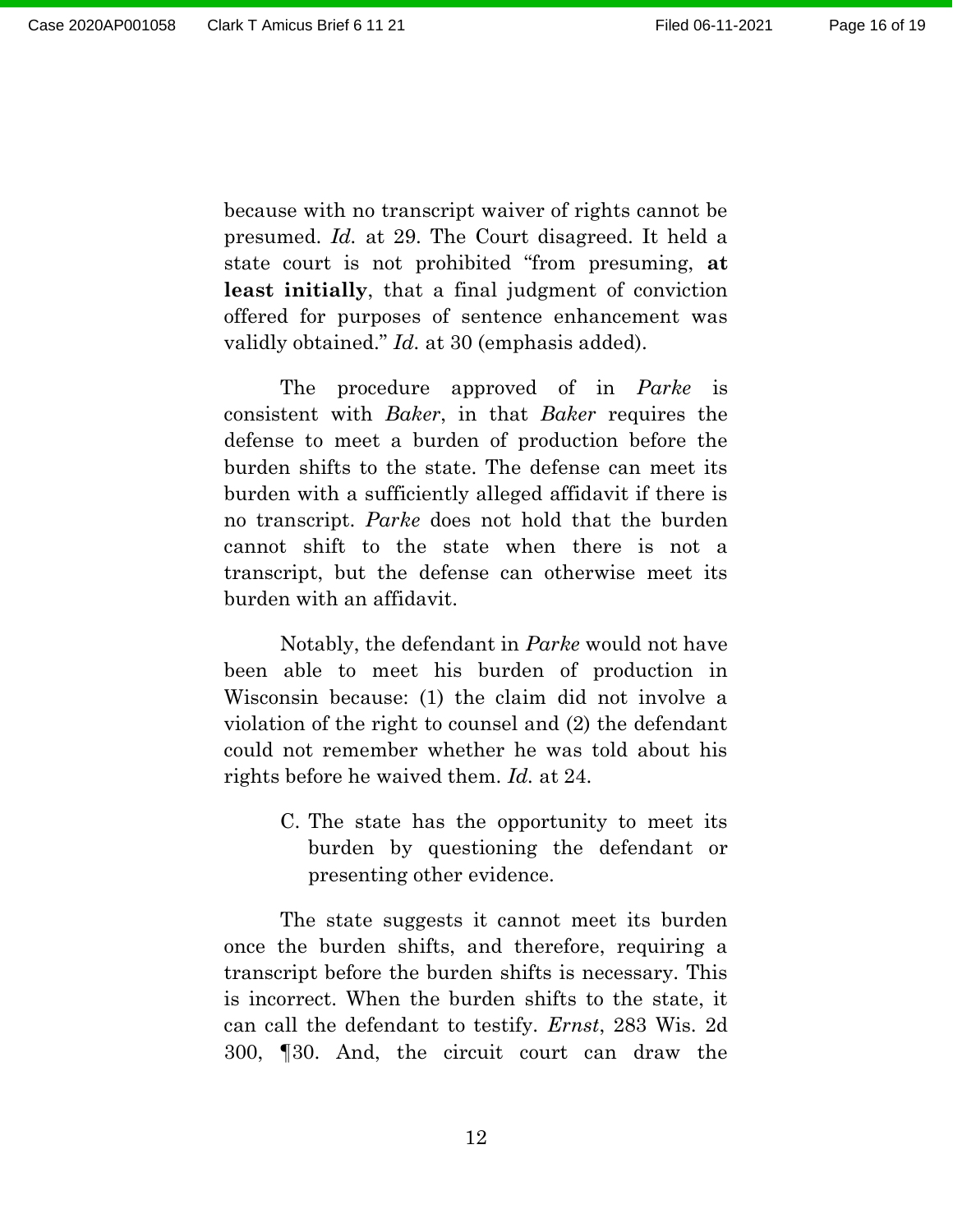reasonable inference that the state has met its burden if the defendant refuses to testify. Id. at ¶35. The state can ask the defendant, under oath, about what he understood about the right to counsel, his memory of the proceedings, prior cases where he had counsel, or any other sources of knowledge about counsel. Such questioning is commonplace at Bangert hearings and the state is often able to meet its burden, despite a transcript showing a defective colloquy.

It is also important to note that many collateral attack claims are not raised – even though the person was not represented by counsel for the prior conviction – because the person cannot remember what transpired regarding the waiver of counsel. In that circumstance, the defense could not meet its initial burden.

 Thus, even without a transcript, the state has a method to meet its burden. In the winnowed down number of cases, where the defendant can allege an invalid waiver of counsel and meet the initial burden, the burden should continue to shift to the state as required in Baker.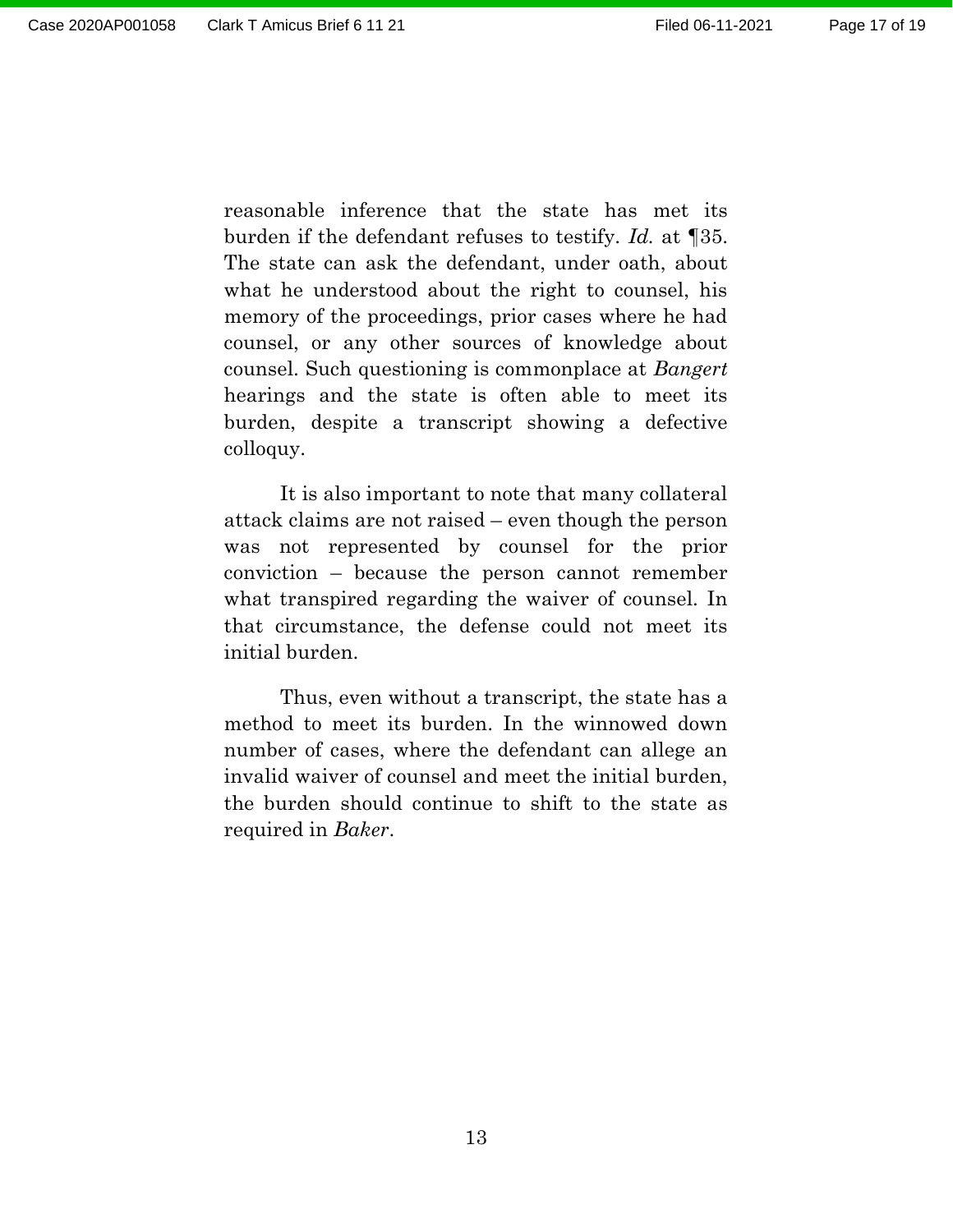## **CONCLUSION**

For these reasons, the Court should decline the state's invitation to narrowly interpret or overrule Baker.

Dated this 11th day of June, 2021.

Respectfully submitted,

KATIE R. YORK Appellate Division Director State Bar No. 1066231

Office of the State Public Defender Post Office Box 7862 Madison, WI 53707-7862 (608) 266-7125 yorkk@opd.wi.gov

Attorney for the State Public Defender